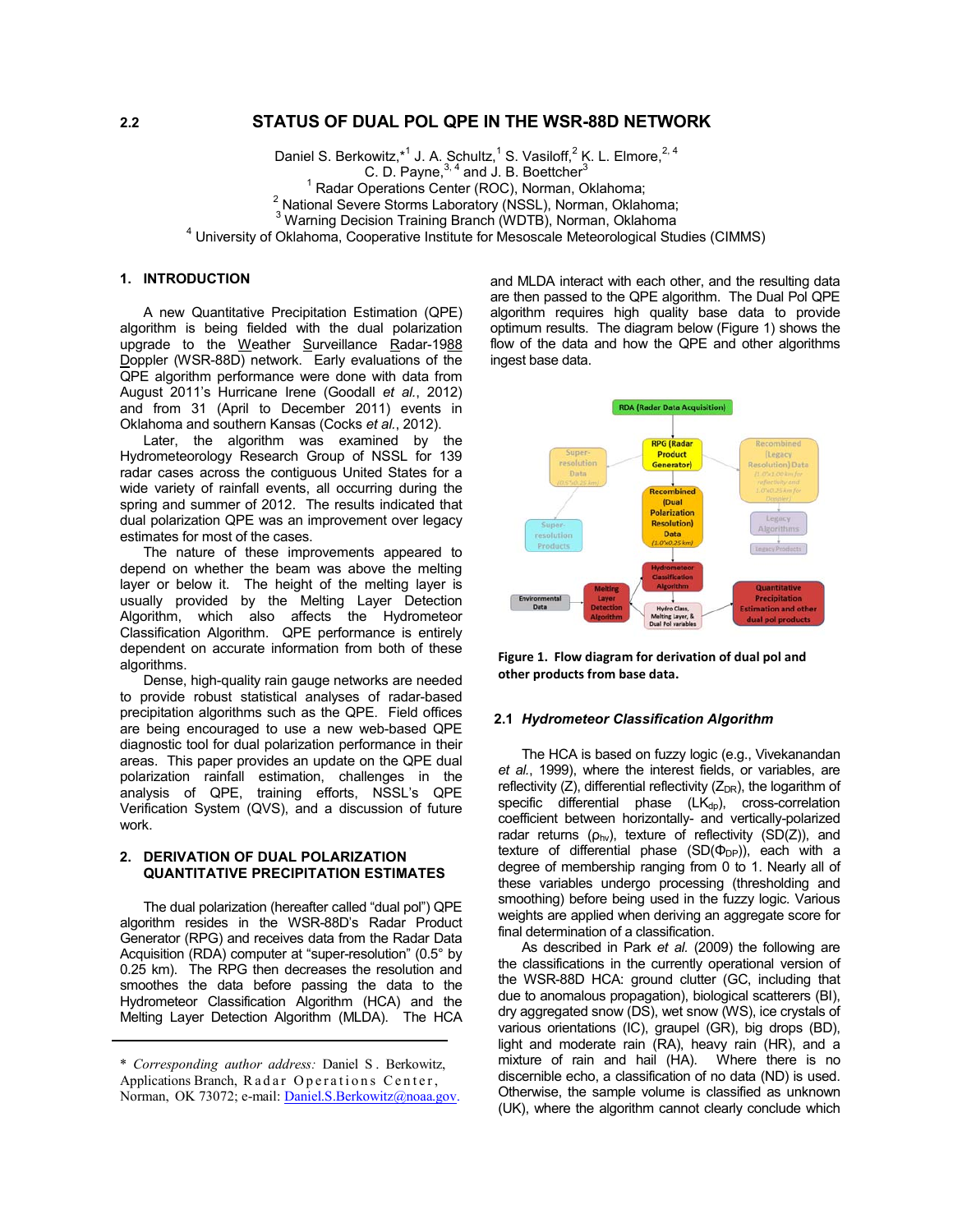classification to assign there.

Most of the fuzzy logic for the HCA uses trapezoidal membership functions, but both  $Z_{DR}$  and  $LK_{dp}$  use twodimensional membership functions, taking into account the interaction with reflectivity. There are also several rules applied that restrict certain classifications depending upon the location of the sample bin relative to the melting layer.

#### **2.2** *Melting Layer Detection Algorithm*

Melting is assumed to take place below the highest elevation that encounters a melting level. This is estimated from an upper-air sounding, output from the Rapid Update Cycle (RUC) numerical model (or its successor), or, if radar echoes cover a sufficient depth and area, from the MLDA. The MLDA utilizes  $Z_{DR}$ , Z, and  $p_{hv}$  (often referred to as CC) between the 4 $\degree$  and 10 $\degree$ elevation angles to determine the slant range where the radar beam enters the bottom of the melting layer, where the center of the beam enters the melting layer, where the center of the beam goes above the melting layer, and where the bottom of the beam goes above the melting layer for any elevation angle. See Giangrande *et al.* (2008) and Park *et al.* (2009) for more details about the MLDA.



**Figure 2. Geometry of the radar beam with respect to the melting layer. (Park et al., 2009)**

#### **2.3** *Quantitative Precipitation Estimation Algorithm*

Based on the output of the MLDA and HCA, the QPE algorithm applies one of three basic rainfall rate relationships (one based on reflectivity alone, one on a combination of Z and  $Z_{DR}$ , and one on  $K_{dp}$ ) to estimate the amount of liquid precipitation reaching the ground. This echo classification-based method is described by Giangrande and Ryzhkov (2008). The three relationships in the WSR-88D deployed version of QPE are as follows (all giving estimates in mm  $h^{-1}$ ), with Z and  $Z_{DR}$  given in linear units, not logarithmic

ones, and  $K_{dp}$  given in degrees per kilometer:

$$
R(Z) = .0171 \times (Z)^{0.714},
$$
  
\n
$$
R(K_{DP}) = 44 \times |K_{dp}|^{0.822} \times \text{sign}(K_{dp}), \text{ and}
$$
  
\n
$$
R(Z, Z_{DR}) = 0.0067 \times (Z)^{0.927} \times (Z_{DR})^{-3.43}.
$$

Note that the currently operational version of the WSR-88D QPE only estimates the amount of liquid, not frozen precipitation. The QPE assigns the relationship to use according to the following table:

| <b>Echo Classes</b>                     | Method        |
|-----------------------------------------|---------------|
| GC                                      | Not computed  |
| UK                                      | Not computed  |
| $\overline{\sf NE}$                     | N             |
| ΒI                                      | U             |
| <b>RA</b>                               | $R(Z,Z_{DR})$ |
| ΗR                                      | $R(Z,Z_{DR})$ |
| BD                                      | $R(Z,Z_{DR})$ |
| HA (echo below top<br>of melting layer) | $R(K_{DP})$   |
| HA (echo above top<br>of melting layer) | $0.8*R(Z)$    |
| GR                                      | $0.8*R(Z)$    |
| WS                                      | $0.6*R(Z)$    |
| DS (echo below top<br>of melting layer) | R(Z)          |
| DS (echo above top<br>of melting layer) | $2.8*R(Z)$    |
| IC.                                     | $2.8*R(Z)$    |

#### **Table 1. Rainfall estimation method for each echo classification.**

For the two echo classes that do not compute any rainfall estimate, a sample bin from the next higher elevation is used until an adequate amount of coverage (i.e., 99.7% of all sample bins) is achieved.

An early test of QPE performance took place August  $26^{th}$  to  $28^{th}$  in 2011 as Hurricane Irene moved slowly over eastern North Carolina and neighboring states. Irene caused very heavy rainfall totals, with one location reporting nearly 398 mm (15.66 inches). The WSR-88D near Morehead City (KMHX) recorded a region of storm total rainfall exceeding 380 mm (15 inches) due north of the radar site. The legacy PPS had this region extending from roughly 45 to 75 km north of the radar, while the dual pol QPE indicated this region from roughly 30 to 90 km north of the radar, approximately twice the area of the legacy PPS where rainfall exceeded 380 mm.

Figure 3 shows the legacy PPS, while Figure 4 shows the dual pol estimates. Figure 5 zooms in on the dual pol estimate's heaviest precipitation region with rain gauge reports for that three-day event. (All of these are in inches using the scale above Figure 5.)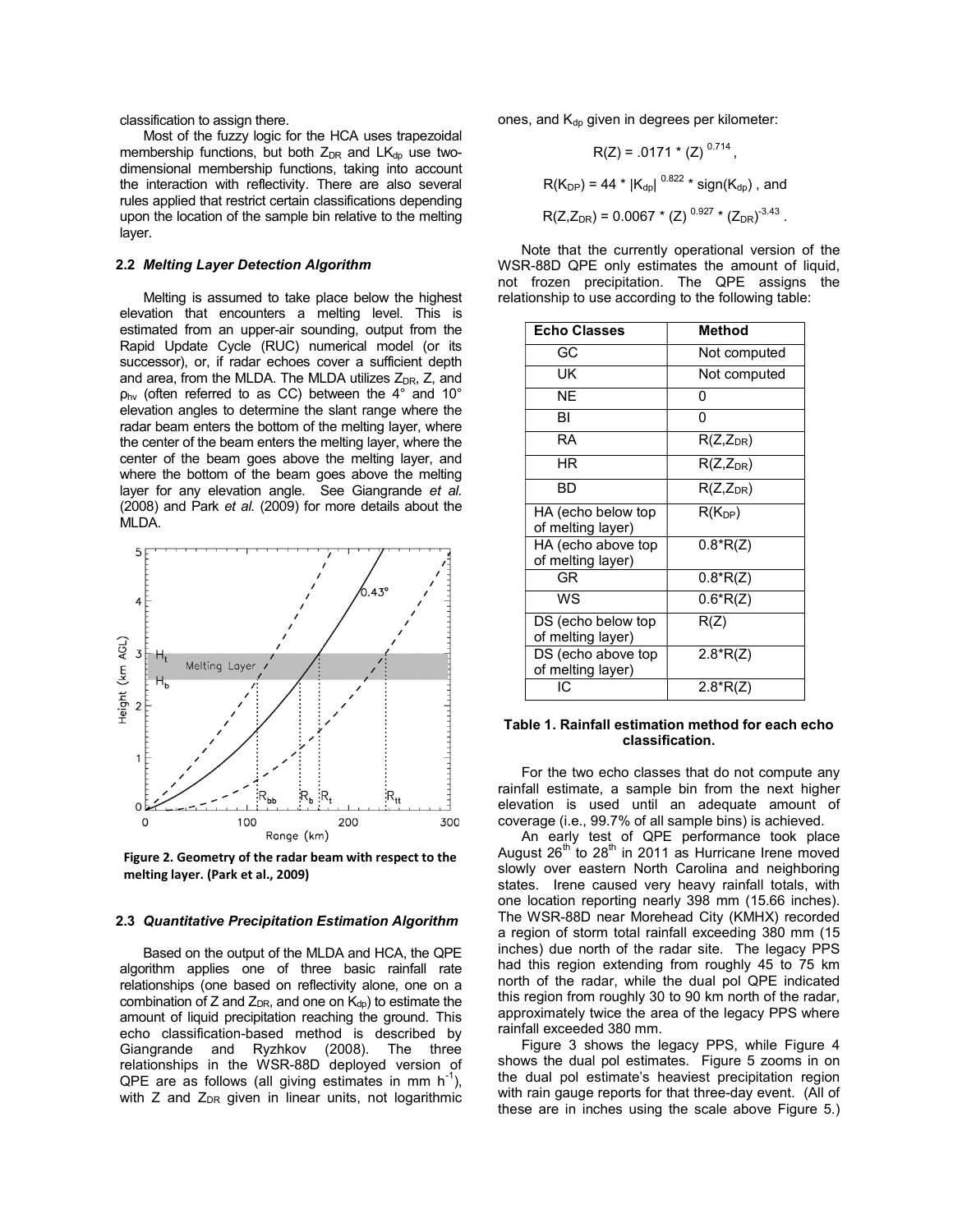Statistical analyses by the ROC and NSSL determined that the dual pol QPE's mean error and root mean square error (RMSE) were significantly less than those of the legacy PPS using a tropical R(Z) relationship.



**Figure 3. Hurricane Irene storm total rainfall estimates from the legacy PPS. (Goodall** *et al.***, 2012)**



**Figure 5. Hurricane Irene dual pol QPE with rain gauge reports in the heaviest rainfall region of North Carolina. (Courtesy Morehead City, NC, Weather Forecast Office)** 



**Figure 4. Hurricane Irene storm total estimates from dual pol QPE. (Goodall** *et al.***, 2012)**

The melting layer determination has a major impact on the performance of the QPE. As shown in Figure 6, for long term events there is often a sharp discontinuity at the top of the melting layer corresponding to the inner range where the dual pol QPE yields overestimates above the melting layer. As mentioned in section 2.2 above, the melting layer can be determined from a sounding, from a numerical forecast model, or from the MLDA. Work is in progress at NSSL to improve this melting layer determination.



**Figure 6. Sharp discontinuity at the top of the melting layer.**

# **3. NSSL STUDY RESULTS**

An extensive study was undertaken by NSSL (Vasiloff, 2012), using statistics from a dual polarization version of the QPE Verification System (QVS) based on a variety of rain gauges and rainfall estimates derived from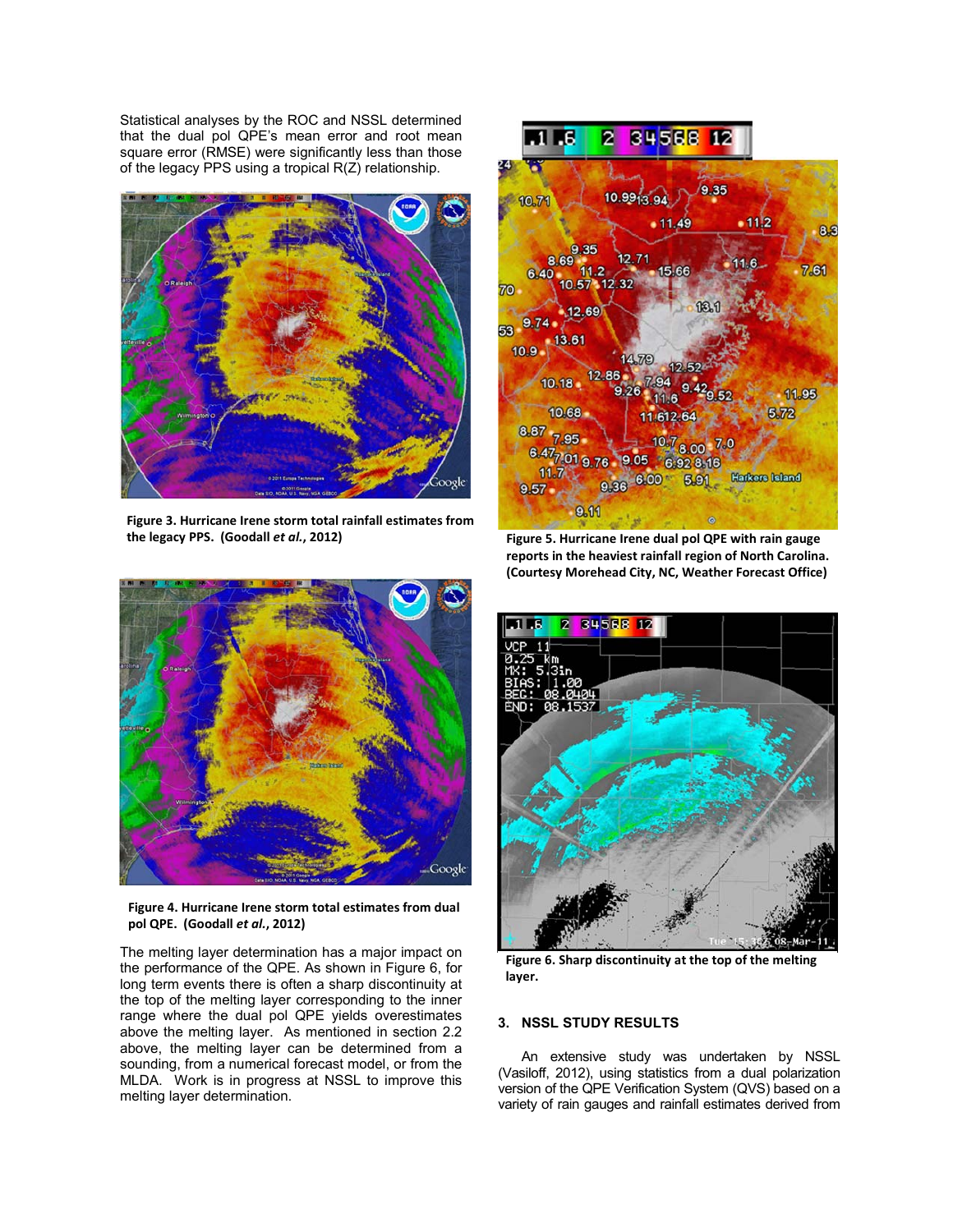WSR-88D rainfall accumulation products. The QVS (http://nmq.ou.edu/qvs-2012.html) provides a standard tool that can emulate the accumulations that network radars compute (derived from actual RPG products) but for specified time intervals. It ingests rain gauge data from many sources including the Hydrometeorological Automated Data System (HADS), Community Collaborative Rain, Hail, and Snow Network (CoCoRaHS), and some other high quality rainfall observation networks.

NSSL examined 139 cases with 47 radars during the Spring and Summer of 2012. All of the rain gauges were limited to within 150 km of the radar in an attempt to stay below any melting layer effects, considering that the radar beam height increases with range. In order to determine the statistical significance of any improvement by the dual pol QPE over legacy PPS, NSSL used a Monte Carlo approximation of the onesided Fisher's exact permutation test (Efron and Tibshirani, 1993) under a matched-pairs analysis using 3999 permutations (more simply, a matched pairs permutation test). This non-parametric permutation test was employed, rather than the more familiar t-test, because the distribution of the errors was unknown and was very unlikely to be a normal distribution. Using this method, the results of this study were found to be statistically significant at  $p = 0.05$ .

Overall, the dual pol QPE showed improvement over legacy PPS. A bar graph (Figure 7) illustrates the improvement in Mean Absolute Error (MAE). For all gauges there was a 19% improvement in MAE. For gauges reporting greater than 50.8 mm (2 inches) there was a 23% improvement. The events were also classified by storm type. The Mesoscale Convective System (MCS) type showed the greatest improvement for dual pol QPE, with a 32% improvement in MAE.



**Figure 7. Dual Pol QPE (DP) Compared With Legacy PPS Estimates.** 

# **4. RECOMMENDATIONS**

Based on the ROC and NSSL evaluations, several areas for QPE algorithm improvement were identified. These areas of improvement include (but are not limited to) precipitation estimation in the cool season, discontinuities due to the melting layer, performance in tropical (or warm rain) environments as opposed to continental ones,  $Z_{\text{DR}}$  calibration, selection of Initial System Differential Phase (ISDP), and other adjustments, such as changes in rainfall relationship coefficients. It should be noted that the QPE algorithm was developed in Oklahoma, a mostly continental environment.

### **4.1** *Melting Layer Challenges*

The QPE aims to estimate precipitation falling at the ground. Since the radar beam intercepts and goes above the melting layer at far ranges, below beam effects in these areas significantly affect precipitation estimations at the ground. NSSL is testing a new algorithm which uses model data to determine the vertical profile of temperature in these areas to evaluate the precipitation that might be reaching the ground. In doing so, it is hypothesized that there will be improvements in rainfall estimation at ranges where the radar beam intercepts and goes above the melting layer.

### **4.2** *Hardware Challenges*

The single-polarization WSR-88D only required calibration of horizontally-polarized reflectivity. Dual polarization requires calibration of vertical reflectivity, too. Because of observed variations in  $Z_{DR}$  that are not apparently due to meteorology, and because of the performance of HCA classifications and dual pol QPE rainfall estimates that are based on  $Z_{DR}$ , some algorithm changes have been recommended by NSSL that decrease reliance on  $Z_{DR}$  in HCA and QPE algorithms and, instead, increase reliance on  $K_{DP}$ , particularly in heavy rain.

Differential phase is measured relative to the ISDP setting. The displayed PHIDP value may drift over time due to maintenance procedures or other reasons. The presence of light precipitation is needed to obtain the best ISDP setting. This value should be routinely monitored and adjusted when necessary. Incorrect PHIDP values will result in impacts to dual pol QPE performance.

#### **4.3** *Partial Beam Blockage Challenges*

One of the biggest challenges for any weather radar is mitigation of blockage (or occultation) of the radar beam due to terrain, trees, or man-made obstacles like buildings and towers. The approach taken in WSR-88D precipitation estimation software is to develop a hybrid scan by which any sample bin at the lowest elevation that has a blockage exceeding a specified threshold would be replaced by one from a higher elevation where that threshold is not exceeded. Both the PPS and dual pol QPE utilize methods where the degree of that blockage is determined from surface elevation data derived from both ground elevations and elevations measured by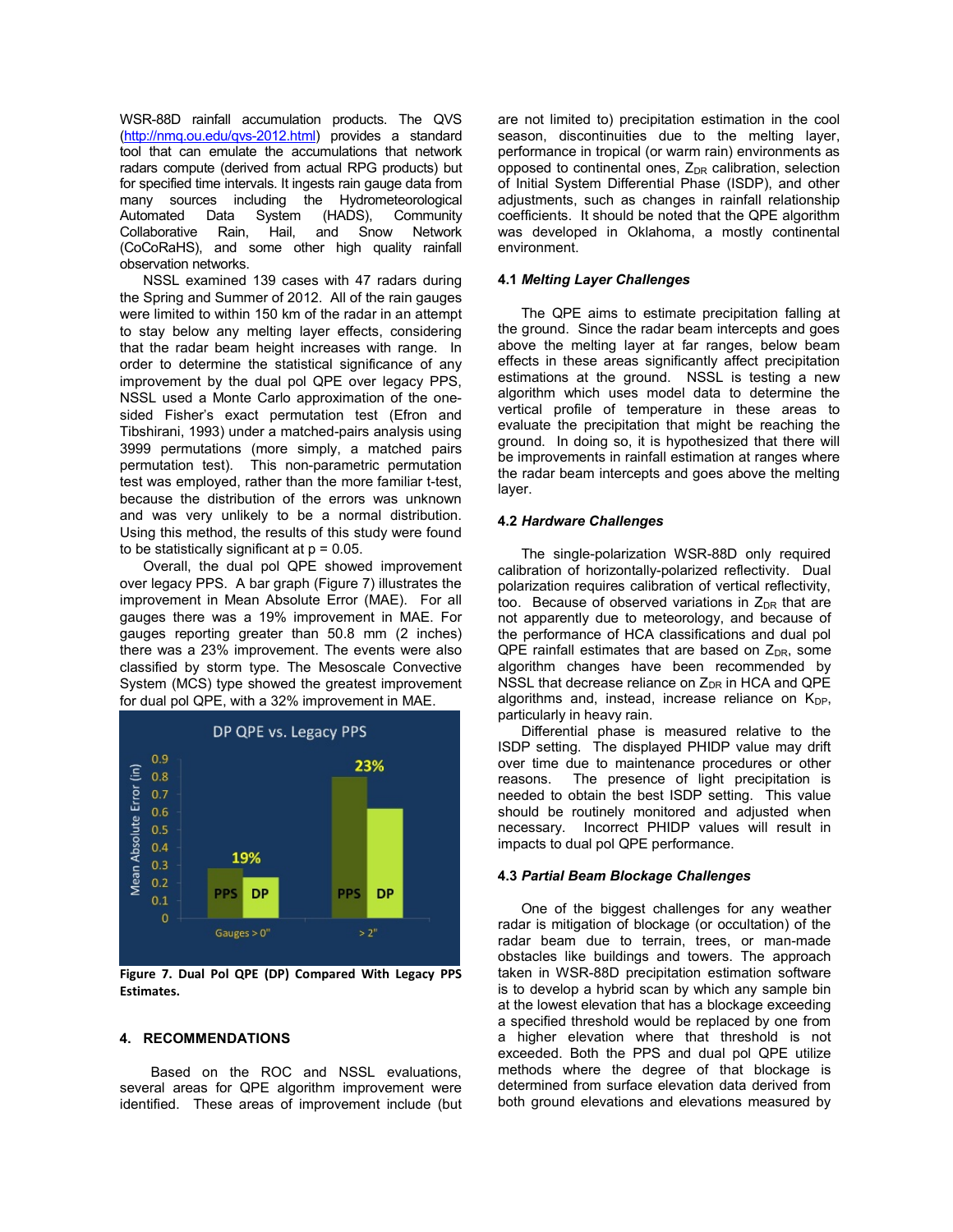the February 2000 Shuttle Radar Topography Mission (including trees and man-made objects). Dual pol QPE has a more sophisticated formula to adjust for partial beam blockage than the legacy PPS.

Nevertheless, there are often cultural (man-made) objects constructed and changes in vegetation (especially new tree growth) that did not exist in February 2000. Therefore, NSSL has investigated a method that is not dependent on a static data file but, instead, dynamically adjusts the degree of blockage according to changes in differential phase. This method is called specific attenuation (**R(Ah)** in Figure 8).



**Figure 8. This is an example of the work by NSSL using a rainfall rate based on specific attenuation (right image) versus the legacy PPS rainfall rate using Z from Nashville's KOHX radar, where trees cause a blockage to the southeast.**

### **5. TRAINING CHALLENGES**

The training emphasis for the National Weather Service's Warning Decision Training Branch (WDTB) with respect to dual polarization has been on understanding base data, the traditional moments (reflectivity, velocity, and spectrum width) plus the polarimetric variables (differential reflectivity, crosscorrelation coefficient, and specific differential phase). In order to illustrate how the values of these data relate to various hydrometeors (as determined by the HCA), WDTB has created special training aids like Figure 9.



**Figure 9. Variables used in HCA fuzzy logic to identify "big drops."** 

QPE is one of the most complex algorithms in the RPG. Unlike the PPS, QPE not only uses inputs of reflectivity (Z) and velocity (V), but it uses all the base data plus output from the HCA and MLDA. Thus, gaining an understanding of this algorithm and its strengths and limitations will take time due to all these intricacies. Therefore, the WDTB, ROC, and NSSL have teamed together to help spread the latest updates on QPE as we learn them. Efforts such as a "Focus on QPE" short course (a dedicated online module on the current state of QPE), "Storm of the Month," and other webinars are regularly provided to help keep the field apprised of the latest developments in QPE. (See Section 10 below.)

# **6. NSSL'S QVS**

NSSL, with support from the ROC, added dual pol capabilities to the legacy QVS in early 2012 (Fig. 10 and http://nmq.ou.edu/qvs-2012.html). This system allows instant and open access for QPE evaluation for all WSR-88Ds and includes thousands of surface observations. The "Legacy PPS" and "Dual Pol" (QPE) rates and accumulations were derived from RPGgenerated products: Digital Hybrid Reflectivity (DHR) and Digital Instantaneous Precipitation Rate (DPR), respectively. Products from NSSL's NMQ version 2 (Q2) also reside in the QVS (Zhang *et al.* 2011).



**Figure 10. Home page for National Mosaic & Multisensor QPE (NMQ) including QVS options.** 

# **7. OUTREACH EFFORTS**

The dual pol QPE algorithm is complex, and a variety of situations have challenged its performance. Several efforts have been undertaken to keep users of dual pol QPE products up to date and to allow them to provide feedback. These outreach efforts include (1.) promoting the use of NSSL's dual pol QVS software (home page in Figure 10) by National Weather Service meteorologists and hydrologists, (2.) an Internet chat room that is part of NWSChat, (3.) multimedia briefings